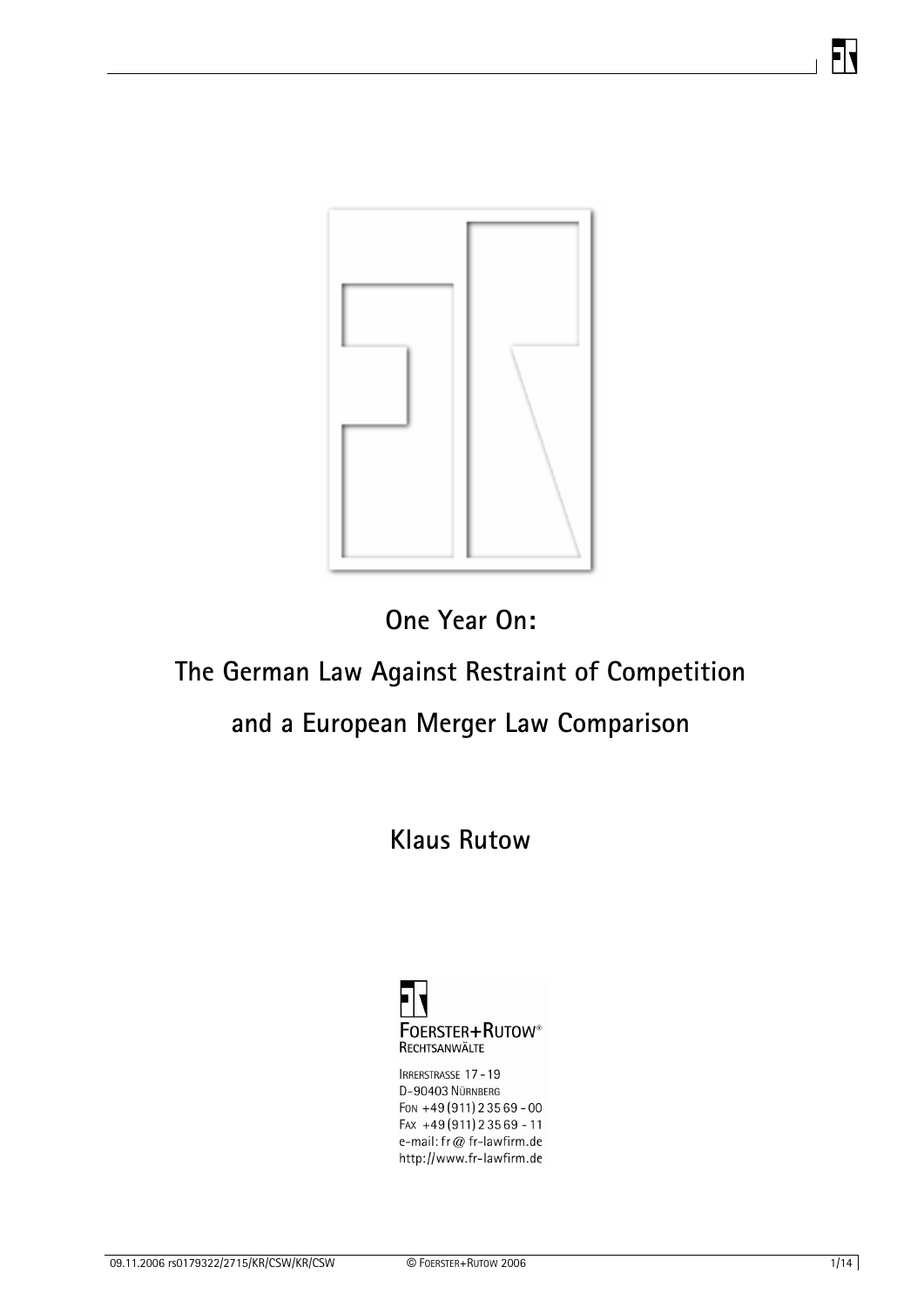### **One Year On:**

# **The German Law Against Restraint of Competition and a European Merger Law Comparison**

Klaus Rutow is a Partner in the law firm Foerster+Rutow Rechtsanwälte in Nuremberg, Germany. He specialises, among other things, in domestic and international anti-trust law. Here, Mr Rutow considers the landmark amendments to the German Law Against Restraint of [Competition](http://www.bdi-online.de/Dokumente/Recht-Wettbewerb-Versicherungen/GWBNeufassungBGBl.pdf) which came into effect on 1 July 2005. Having worked with the new German law for one year, Mr Rutow reflects on a year of change for German business and he draws a comparison of important issues for companies operating in both Germany and Europe.

The information contained in this article is not intended to constitute legal advice on a particular set of circumstances. If you would like to receive further information on the above topic as it relates to your business, please contact the author at  $kr@fr-lawfirm.de$ .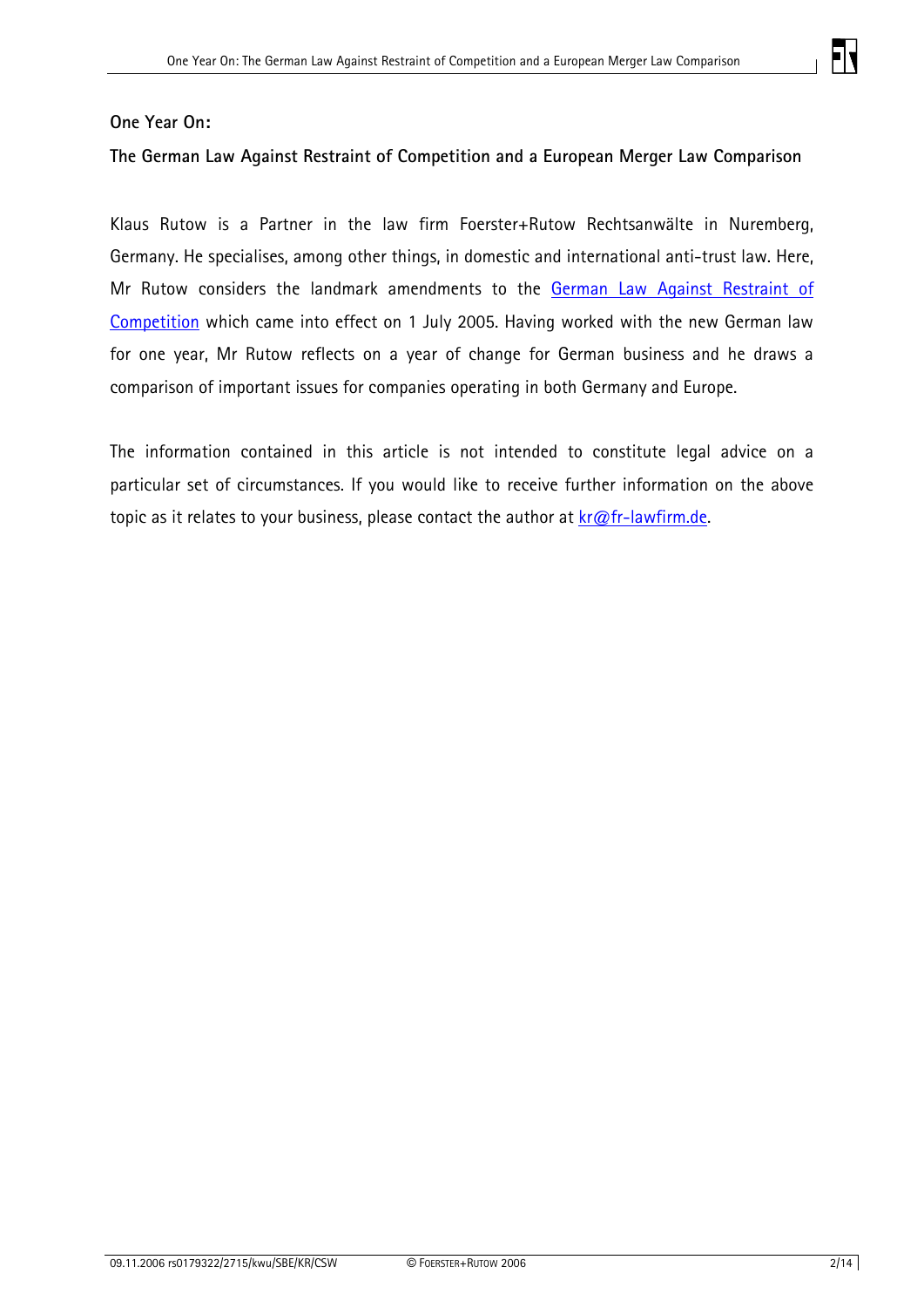# **Table of Contents**

| 1.    |                                                                   |
|-------|-------------------------------------------------------------------|
| 2.    |                                                                   |
| 2.1   | New Regime on Horizontal and Vertical Restraint of Competition 4  |
| 2.2   |                                                                   |
| 2.3   |                                                                   |
| 2.4   |                                                                   |
| 2.5   |                                                                   |
| 2.6   |                                                                   |
| 2.6.1 |                                                                   |
| 2.6.2 |                                                                   |
| 2.6.3 | When are Concentrations Exempt from German Merger Control Law? 10 |
| 2.7   |                                                                   |
|       |                                                                   |
| 3.    |                                                                   |
| 3.1   |                                                                   |
| 3.2   |                                                                   |
| 3.3   | What is a Concentration According to the EC Merger Regulation? 11 |
| 3.4   |                                                                   |
| 3.5   |                                                                   |
| 3.6   |                                                                   |
| 3.7   |                                                                   |
| 3.8   |                                                                   |
| 3.9   |                                                                   |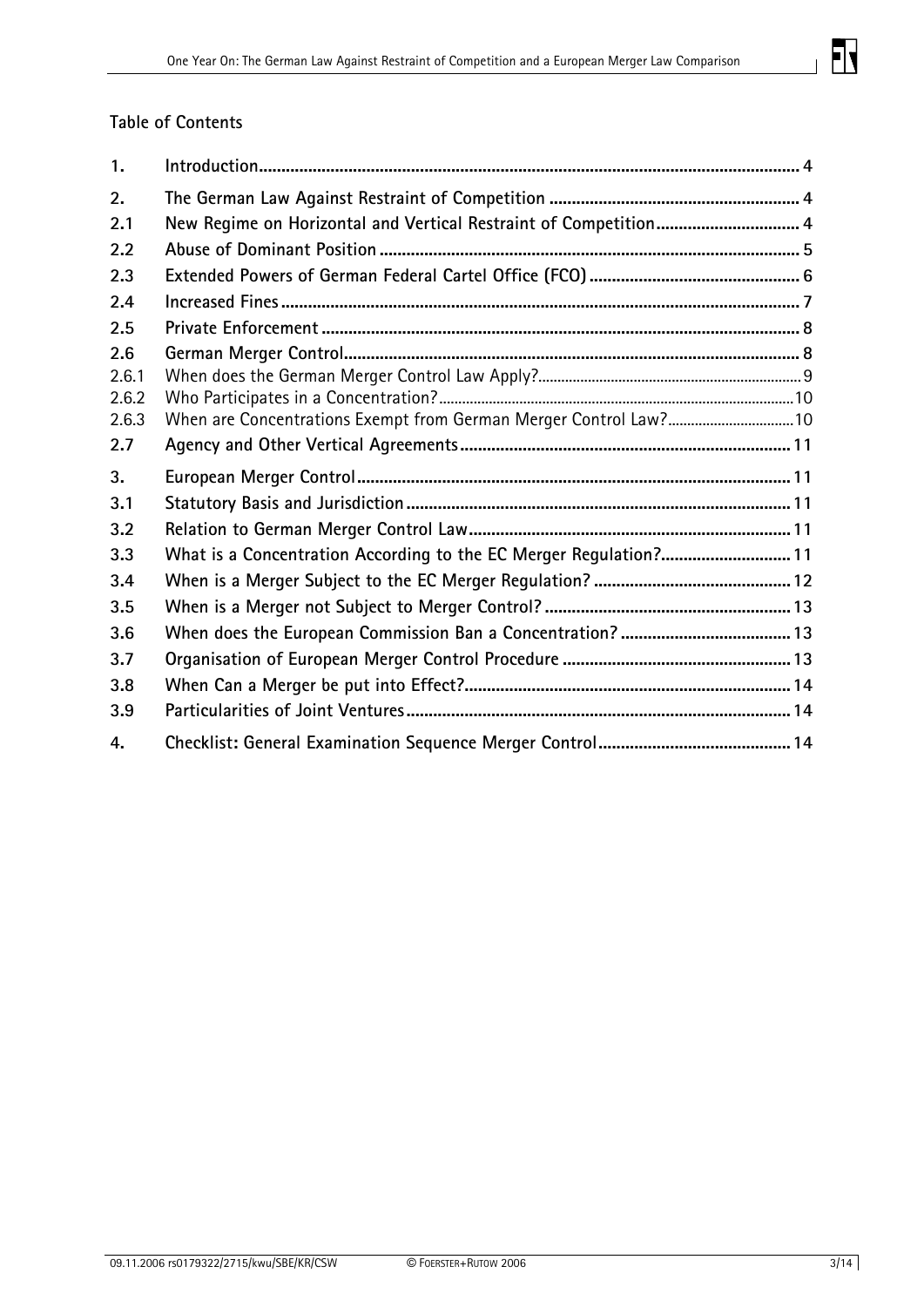### <span id="page-3-0"></span>**One Year On:**

**The German Law Against Restraint of Competition and a European Anti-Trust Comparison** 

**1. Introduction** 

The [German Law Against Restraint of Competition \("the Act"\)](http://www.bundeskartellamt.de/wEnglisch/download/pdf/06_GWB_7__Novelle_e.pdf) was enacted in 1958. The most recent amendments, taking effect on 1 July 2005, were tied to Germany's implementation of [EU Regulation 1/2003](http://europa.eu.int/eur-lex/pri/en/oj/dat/2003/l_001/l_00120030104en00010025.pdf). The Act harmonizes German and EC competition law and provides:

- a new regime for horizontal and vertical restraints of competition;
- an increase in fines for non compliance;
- a strengthening of private enforcement options; and,
- an extension of powers for the Germa[n Federal Cartel Office \("FCO"\).](http://www.bundeskartellamt.de/wEnglisch/index.shtml)

In addition, some changes were made to the rules regarding abuse of dominant positions, merger control and public procurement. The following is an examination of the provisions and workings of the amended German Act and a comparison of the German provisions with EC law.

#### **2. The German Law Against Restraint of Competition**

# **2.1 New Regime on Horizontal and Vertical Restraint of Competition**

Section 1 of the Act was re-drafted according to Article 81 (1) of the EC Treaty. It now covers horizontal and vertical agreements alike; and both are now generally prohibited. Previously, German law made a sharp distinction between horizontal agreements (which were prohibited but which could be exempt in certain circumstances) and vertical restraints (which were generally allowed but could be prohibited individually). Under the new regime, horizontal agreements are subject to more flexible rules. On the other hand, companies will need to carefully review their distribution agreements and other vertical agreements following the reform. Agreements and practises violating Section 1 are null and void and may incur significant fines and/or trigger claims for compensation, among other penalties.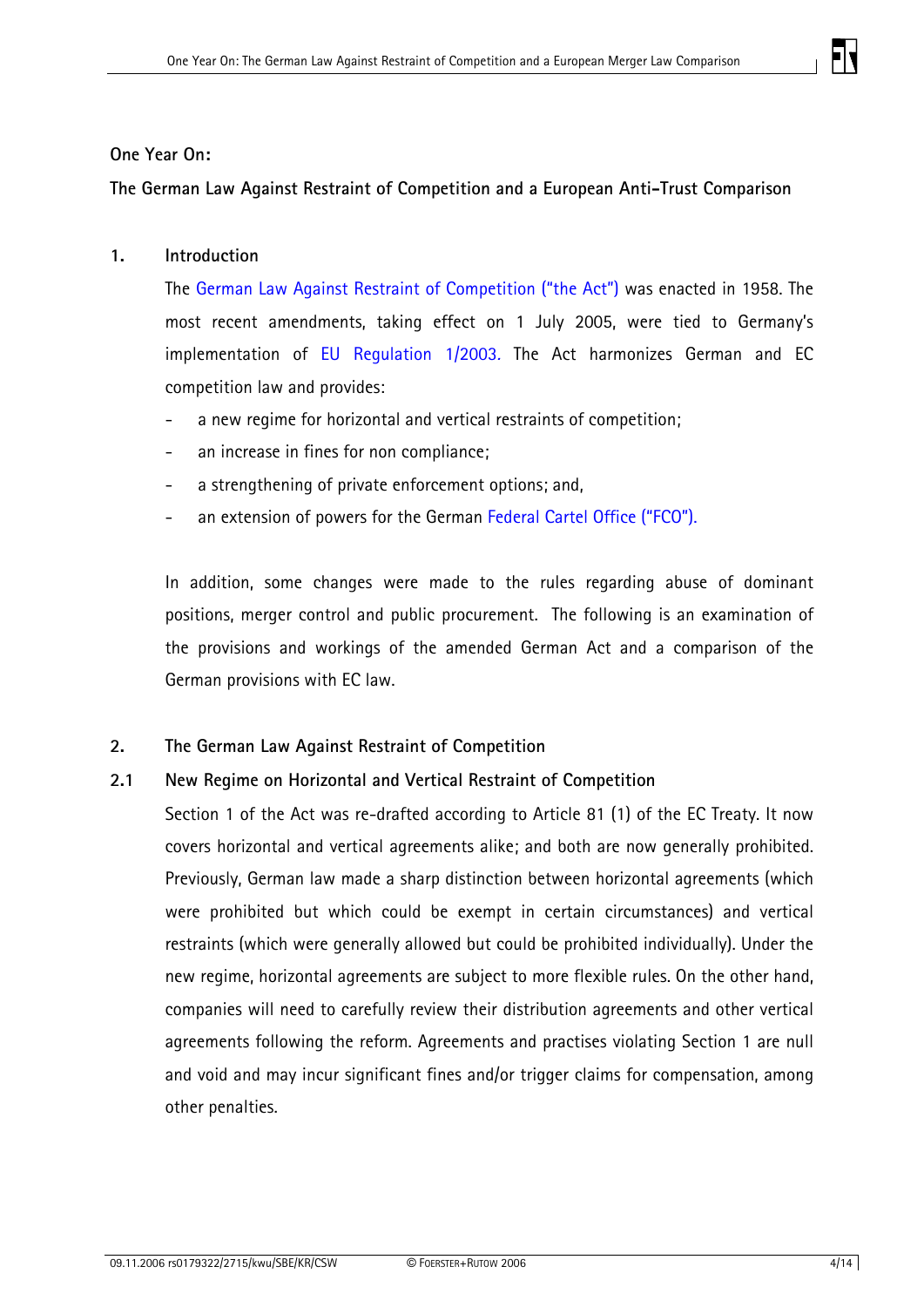<span id="page-4-0"></span>Section 2 of the Act incorporates a system of directly applicable exceptions from EC competition law under Article 81 (3) of the EC Treaty and EU Regulation 1/2003. Horizontal and vertical restraints are exempt from the prohibition in Section 1 if they fulfil certain criteria set out in Section 2 of the Act. Section 2 incorporates the same criteria as does Article 81 (3). More importantly, it provides that all EC exemptions shall apply accordingly to national cases within Germany. Horizontal agreements between small and medium-sized enterprises may also be exempt by virtue of Section 3.

German courts and competition authorities have construed Section 1 in light of EU competition Law practice. This includes an observance of European courts' jurisprudence in this area and especially the European Commission's notices and guidelines on horizontal and vertical restraints. Applying the European Commission's guidelines on horizontal co-operation agreements to purely national cases has lead to some horizontal agreements being allowed which were previously prohibited under Section 1.

Under the new Act, companies must now decide for themselves whether their contractual practices are prohibited. Sections 2 to 8 of the former law on formal individual exemptions by administrative procedure have been abolished. And the administrative procedures themselves, provided in the old law, are no longer rendered. Individual exemptions obtained under the former Sections 2 to 8 will expire on 31 December 2007, at the latest. The former Sections 14 to 18 on vertical restraints have also been abolished.

# **2.2 Abuse of Dominant Position**

Prohibitions on abuse of a dominant position (Section 19) and of unfair hindrance or discrimination by companies with relatively strong market power (Section 20) remain effective. No prior decision to that effect is required.

Section 19 continues to provide (among other things) that companies will be presumed dominant if:

- one company has a market share of 1/3 (sole dominance);
- three or less enterprises have a combined market share of 50% (joint dominance); or,
- five or less enterprises have a combined market share of 2/3 (joint dominance).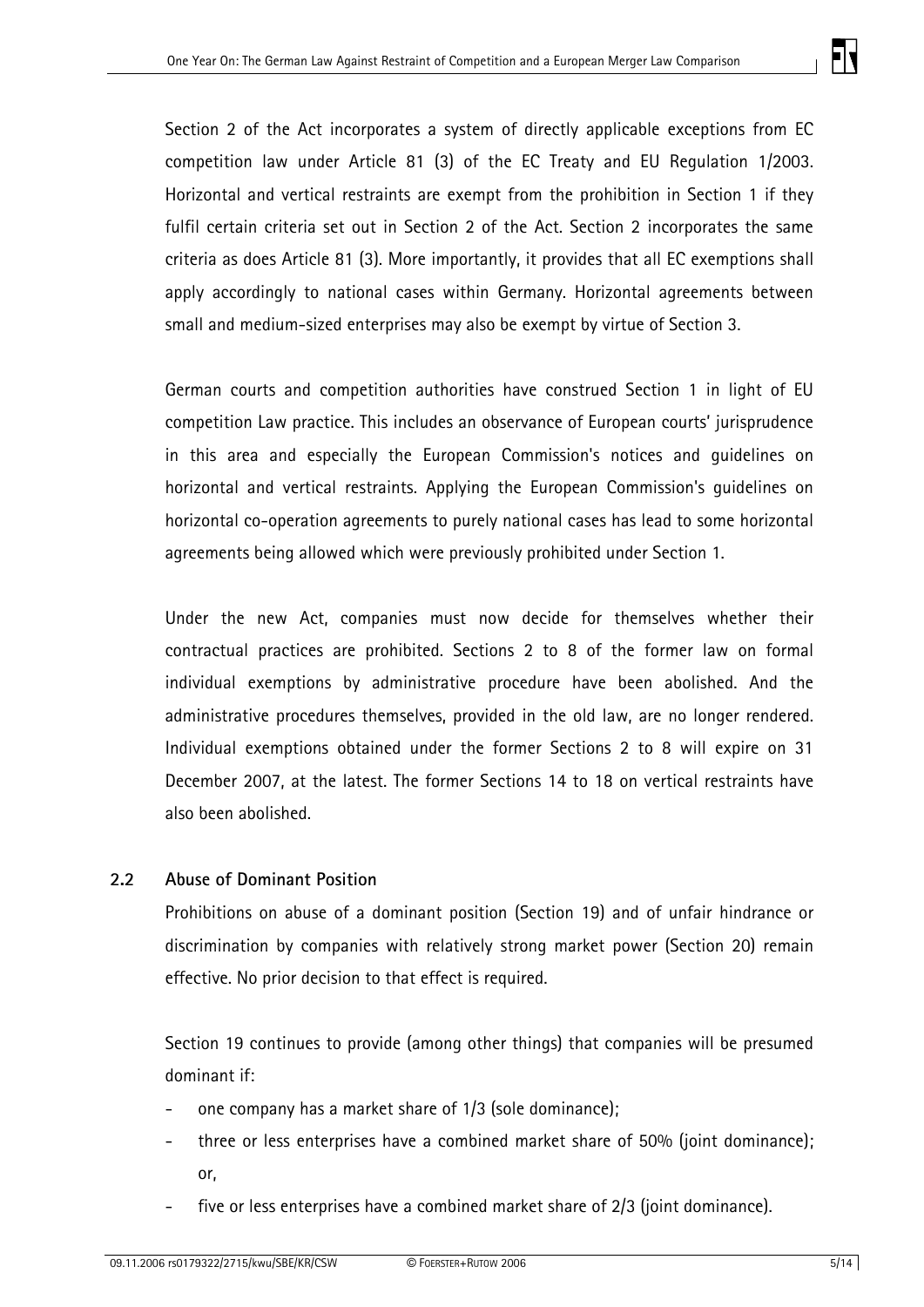<span id="page-5-0"></span>Other factors such as a company's financial power, access to supply or sales markets and legal and factual barriers to market entry may also lead to a dominant position. Section 20 not only applies to dominant enterprises, but also to enterprises with significant relative market power over small and medium-sized enterprises.

The most important types of abusive practices are:

- monopolistic conduct;
- predatory pricing;
- excessive pricing;
- discriminatory pricing;
- certain fidelity rebates or bonuses;
- discriminatory application of terms and conditions; and,
- refusal to supply products to third parties.

It is important to note that, according to the Act, the relevant geographical market can now extend beyond German territory. Previously, the geographic market definition was limited to German territory, regardless of the actual economic, geographic market.

#### **2.3 Extended Powers of German Federal Cartel Office (FCO)**

In addition to the extensive investigation powers which existed previously, German competition authorities may now investigate economic sectors and types of agreements where circumstances suggest that competition may be restricted. Alternatively, by imposing substantial fines and subjecting companies' actions to private compensation claims, the competition authorities may now minimise any advantages received by violating competition laws.

Further, German competition authorities can now, in certain circumstances, compel companies to take defined actions, whereas previously they were merely empowered to prohibit certain actions. Competition authorities can now also implement temporary measures. Non observance of such measures triggers substantial fines.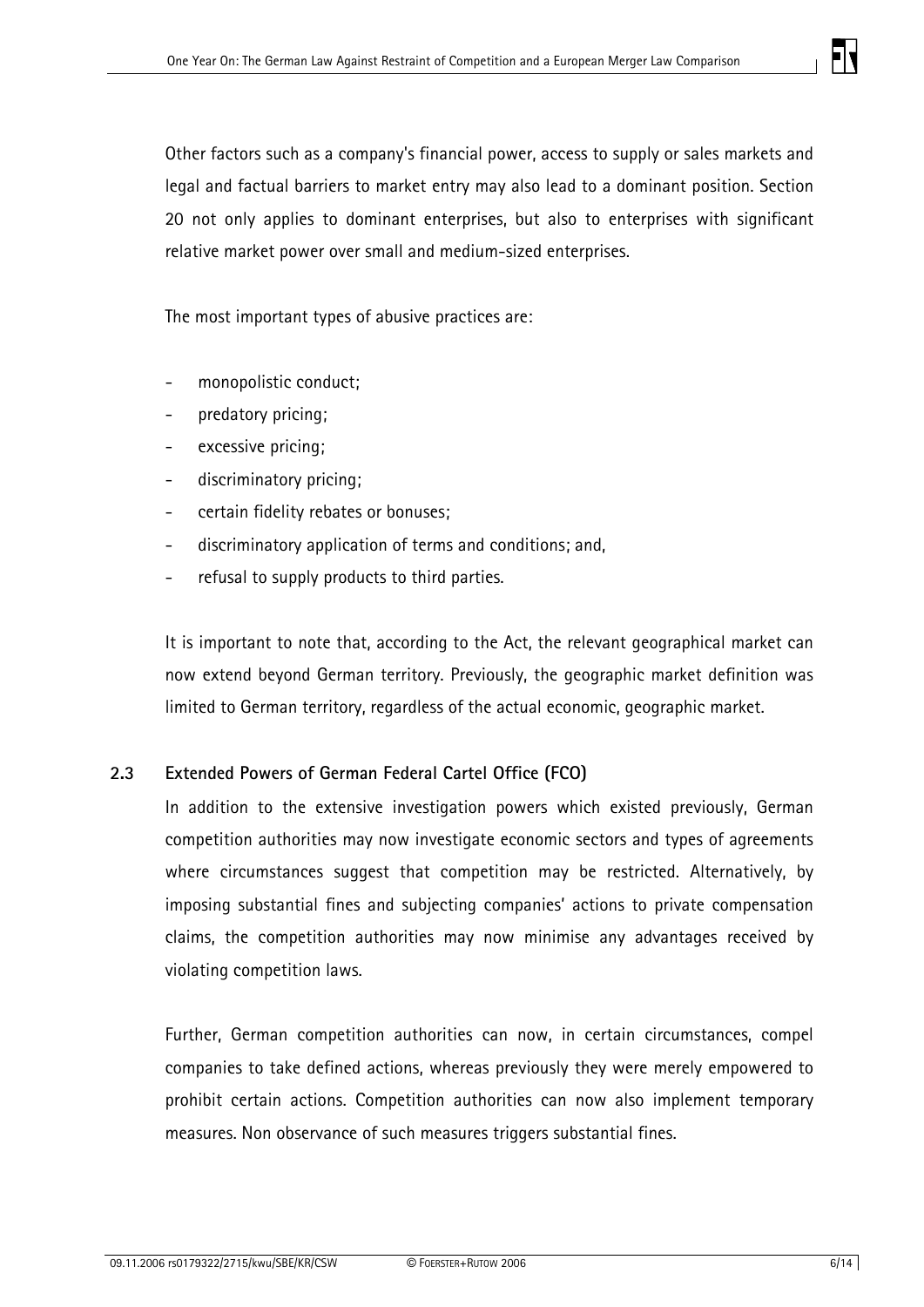

<span id="page-6-0"></span>Another rather disguised change to the procedural law provided in the Act has had far reaching implications: Complaints against decisions by competition authorities regarding Sections 1 to 3 (Article 81) – in particular prohibitions of cartels and other horizontal co-operations or prohibitions of restraints in vertical relations, such as distribution agreements – no longer suspend the decision. Decisions are now immediately enforceable unless a court orders that they be suspended. Contraventions of such decisions also trigger substantial fines. Significantly, however, complaints against decisions on abusive practices still suspend the decisions.

#### **2.4 Increased Fines**

The Act has provided for a significant increase in the fine structure. Companies may now be fined up to 10% of their annual turnover in the preceding business year. Individuals may now be fined up to EUR 1 million.

These fines may be imposed for:

- prohibited horizontal and vertical agreements;
- abuse of a dominant position, unfair discrimination or hindrance;
- implementation of a notifiable transaction before clearance; and,
- failure to comply with an enforceable decision or interim measure ordered by competition authorities.

The Act now authorizes the FCO to lay down general administrative guidelines regarding the exercise of its discretionary powers to fix the amount of fines. By passing these guidelines, the FCO has followed more or less the European Commission, with only some differences. The FCO guidelines concern not only violations of Articles 81 and 82 of the EC Treaty and the corresponding regulations of the Act, but also violations relating to merger control.

As with the European Commission guidelines, the FCO guidelines also provide for a two step method to determining fines. The basic amount is set at a level of up to 30% of value of sales of products or services to which the legal infringement relates. However, the relevant geographic area under the FCO guidelines is restricted to Germany only.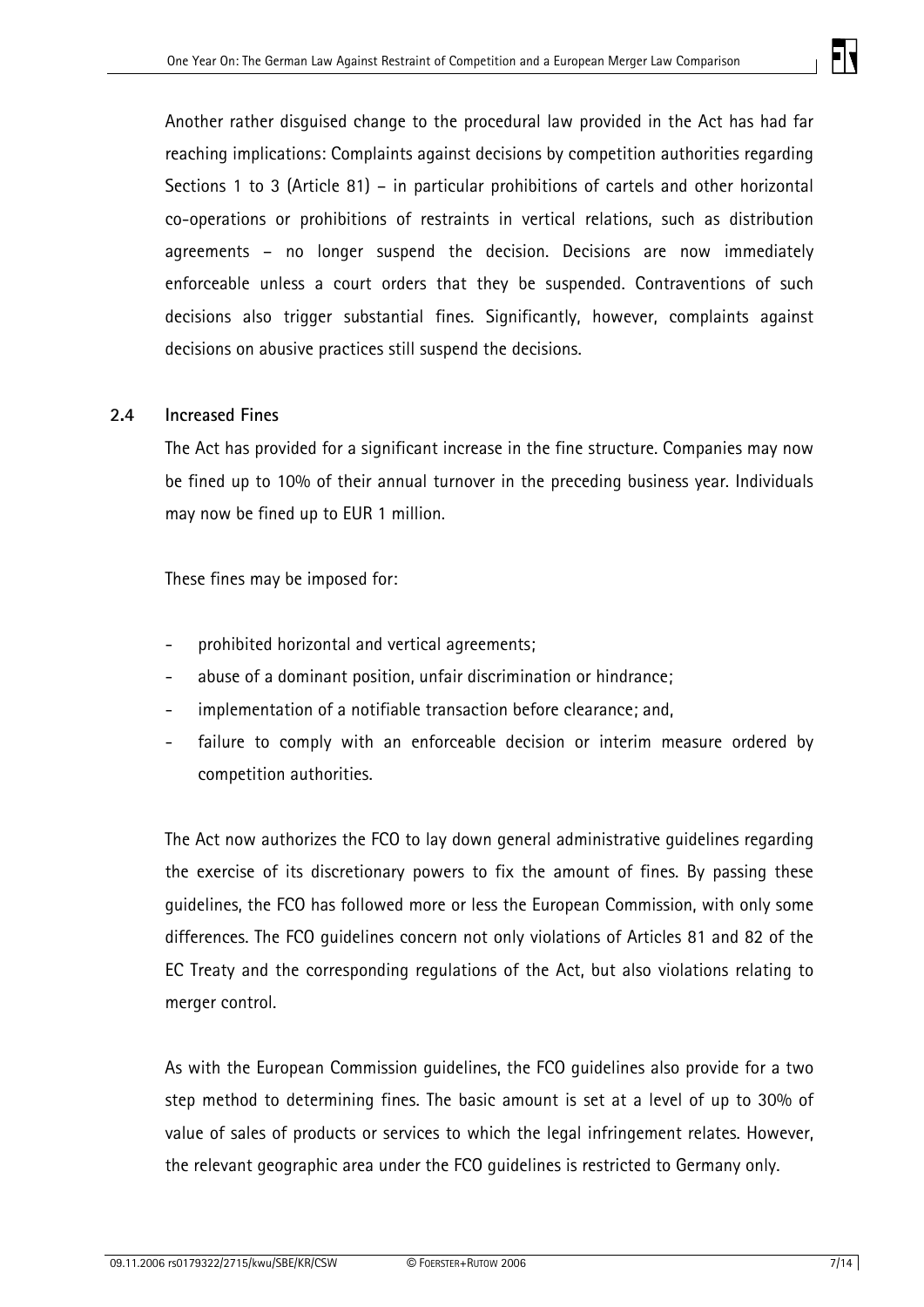<span id="page-7-0"></span>After having determined the basic amount in the first step, the FCO will, in a second step, take both aggravating and mitigating circumstances into account when adjusting the basic amount of the fine.

If the fines determined according to the two step method exceed the 10% ceiling by the Act, the FCO will reduce the fine to its legal maximum.

#### **2.5 Private Enforcement**

Prior to the reform, Section 33 allowed for private claims for injunctions and compensation. However, compensation claims were rarely successful. The new Act recognises private enforcement and claims for compensation.

Anyone affected by a violation is entitled to claim regardless of whether the affected party is a competitor or another market participant. The claimant is no longer required to be protected by the very provision the defendant has violated. Further, the "passingon" defence is now explicitly rejected; defendants can not argue that the claimant was able to pass on additional costs to its customers and, thus, did not suffer damages.

Private claims benefit from a shift of the burden of proof in follow-on claims. Where a competition authority finds a violation of competition laws, civil courts are bound by this finding. The claimant does not have to prove the violation again before the court. In theory, this also applies to decisions by competition authorities in other EU Member States. However, the scope of foreign decisions will often be limited to the respective jurisdiction and will not establish the violation of competition laws in Germany.

#### **2.6 German Merger Control**

Merger control rules remain broadly unchanged by the amendments to the Act. Transactions are subject to mandatory pre-merger notification and may not be implemented until the following conditions are met:

- the transaction is a "concentration" within the meaning of Section 37 of the Act;
- the turnover thresholds in Section 35 are met; and,
- the EC Merger Regulation does not apply.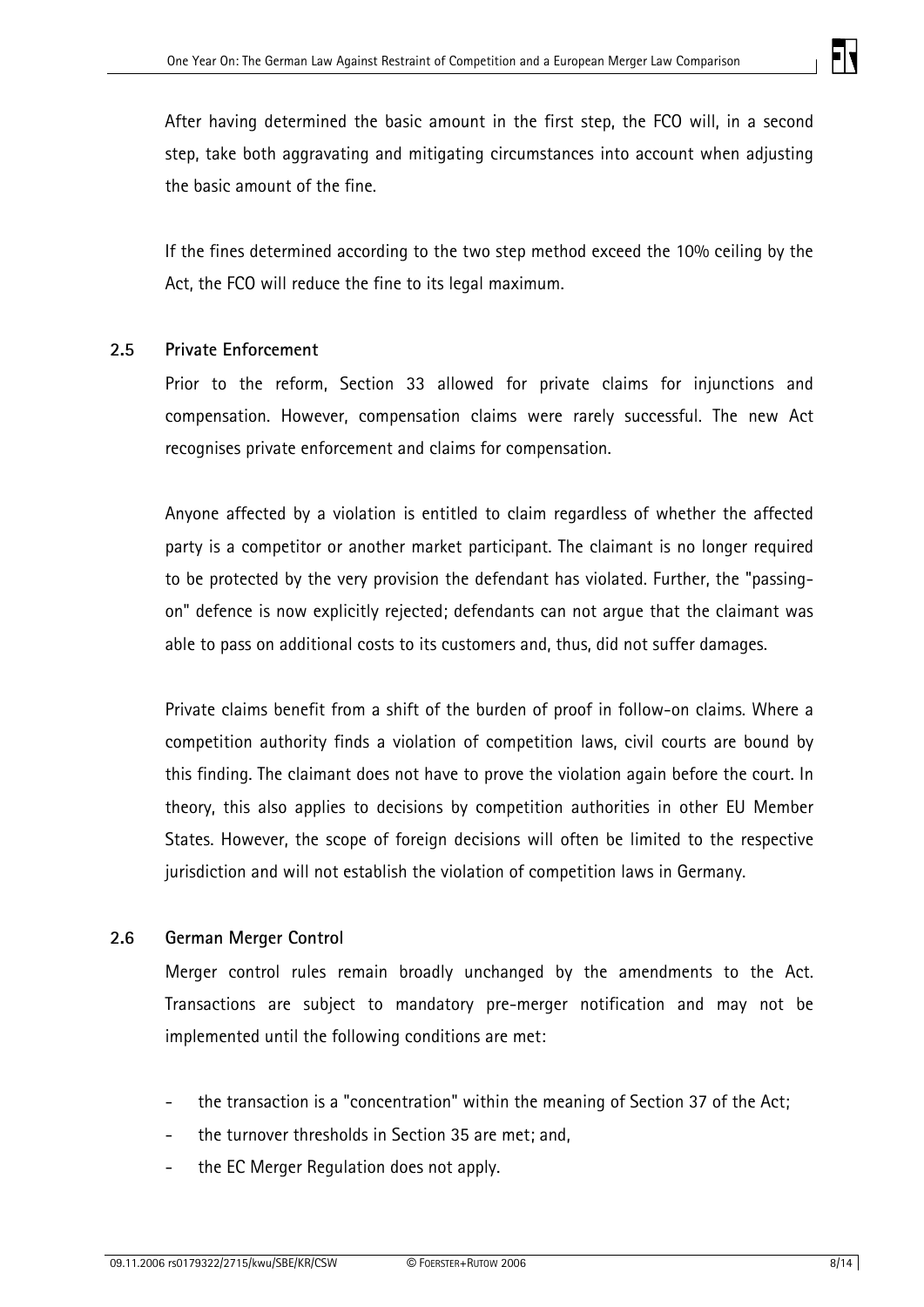<span id="page-8-0"></span>Any implementation prior to satisfaction of these conditions is null and void. The FCO may impose a fine of up to 10% of the previous business year's total turnover.

A transaction is considered a concentration in cases of:

- acquisition of (a substantial part of) the assets of another company:
- acquisition of direct or indirect sole or joint control over another company;
- acquisition of participation resulting in overall participation of at least 25% or 50%; or,
- acquisition of a competitively significant influence over another company (this may exist even where participation is below 10%).

A transaction meets the turnover thresholds if: (i) the combined aggregate world-wide group turnover of all participating companies exceeds EUR 500 million; and, (ii) the group domestic turnover in Germany of at least of one participating company exceeds EUR 25 million. Further *de minimis* exemptions may apply.

A concentration is prohibited if it creates or strengthens a dominant position. A clearance decision can be subject to structural conditions and obligations.

The FCO has one month (the first stage) or four months (the second stage) to decide on a case. Mergers are only prohibited after the second procedural stage. Significantly, only decisions rendered in the second stage of proceedings (prohibitions or clearances) may be subject to judicial review.

# **2.6.1 When does the German Merger Control Law Apply?**

Whether a concentration of enterprises is subject to merger control is a question for either German law, European Community law or the law of a third country (e.g. U.S. anti-trust law). German merger control law does not apply if the concentration of enterprises comes under the provision of European law, making it subject to European Community merger control. The principle is known as a "one-stop-shop"; meaning that EC merger control law will prevail, as far as it applies, over all EC national merger controls. The examination of concentrations in Germany is the exclusive responsibility of the FCO.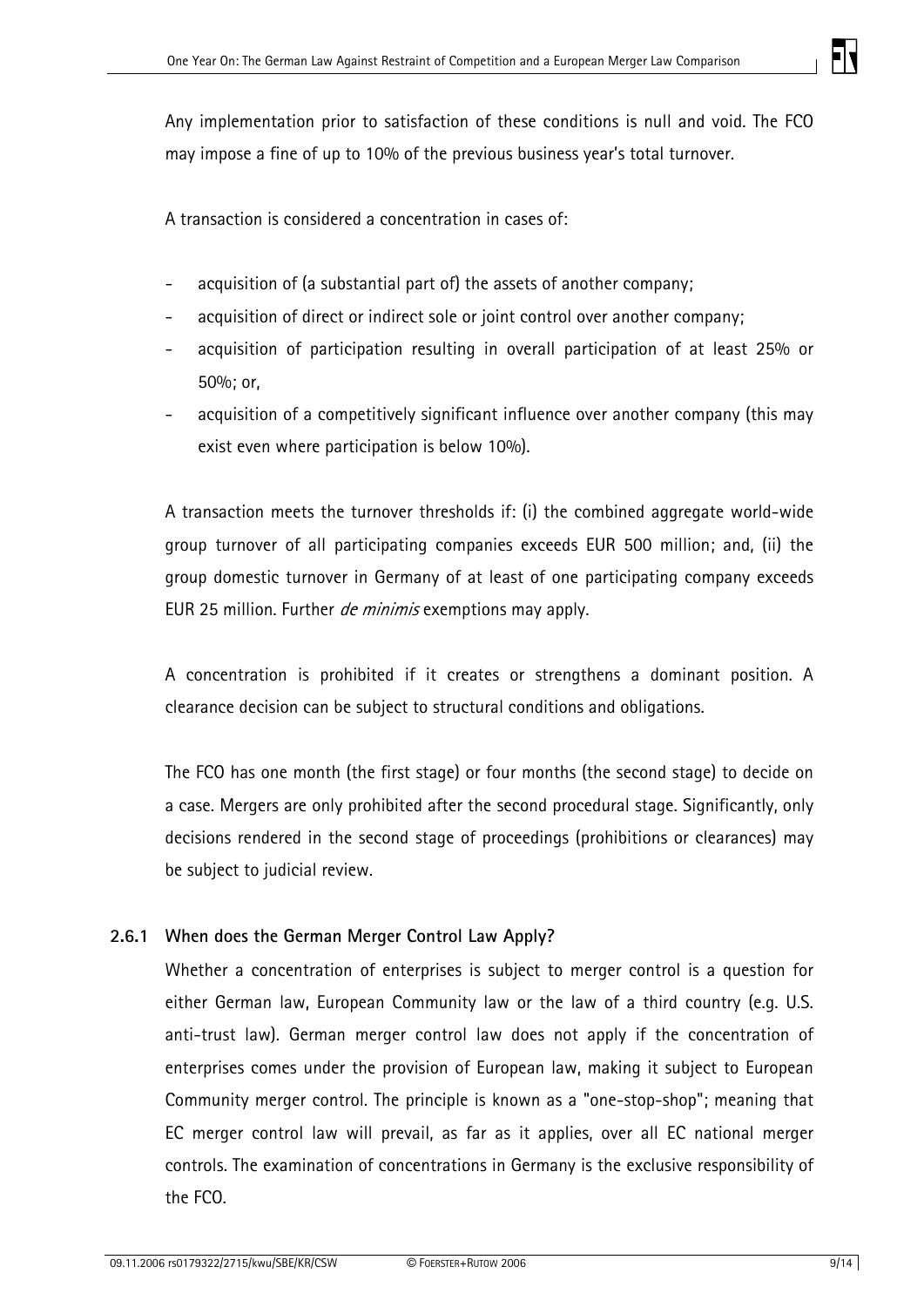#### <span id="page-9-0"></span>**2.6.2 Who Participates in a Concentration?**

Participating undertakings are, for example:

- in the case of the acquisition of the assets of another undertaking (by merger or otherwise): the acquirer and the seller, the seller however participating only insofar as the transferred assets are concerned; in the case of a merger, the undertakings that are merged; or,
- in the case of the acquisition of shares: the acquirer/s and the undertaking in which shares are acquired. If this undertaking is affiliated to other undertakings, those undertakings are also deemed to be participating undertakings.

#### **2.6.3 When are Concentrations Exempt from German Merger Control Law?**

A concentration is exempt from German merger control provisions if:

- the concentration has no effect on the German domestic market;
- the concentration does not reach the turnover thresholds for mergers subject to control (see above at 2.6);
- an undertaking which is not a controlled undertaking and had in the last business year a world-wide turnover of less than EUR 10 million, affiliates itself with another undertaking (known as the *de minimis* clause); or,
- where a market is concerned in which goods or commercial services have been offered for at least five years and which had a sales volume of less than EUR 15 million in the last calendar year (this is known as the minor market clause).

A controlled undertaking is a legally separate, independent enterprise over which another enterprise (a controlling enterprise) can directly or indirectly exert dominant influence (known in German as a *beherrschender Einfluss*). The dominant influence must originate from corporate arrangements. Influence potential occurs if one enterprise holds the majority of shares in another enterprise. For the examination of the de minimis clause, the aggregate turnover of the selling enterprise is decisive.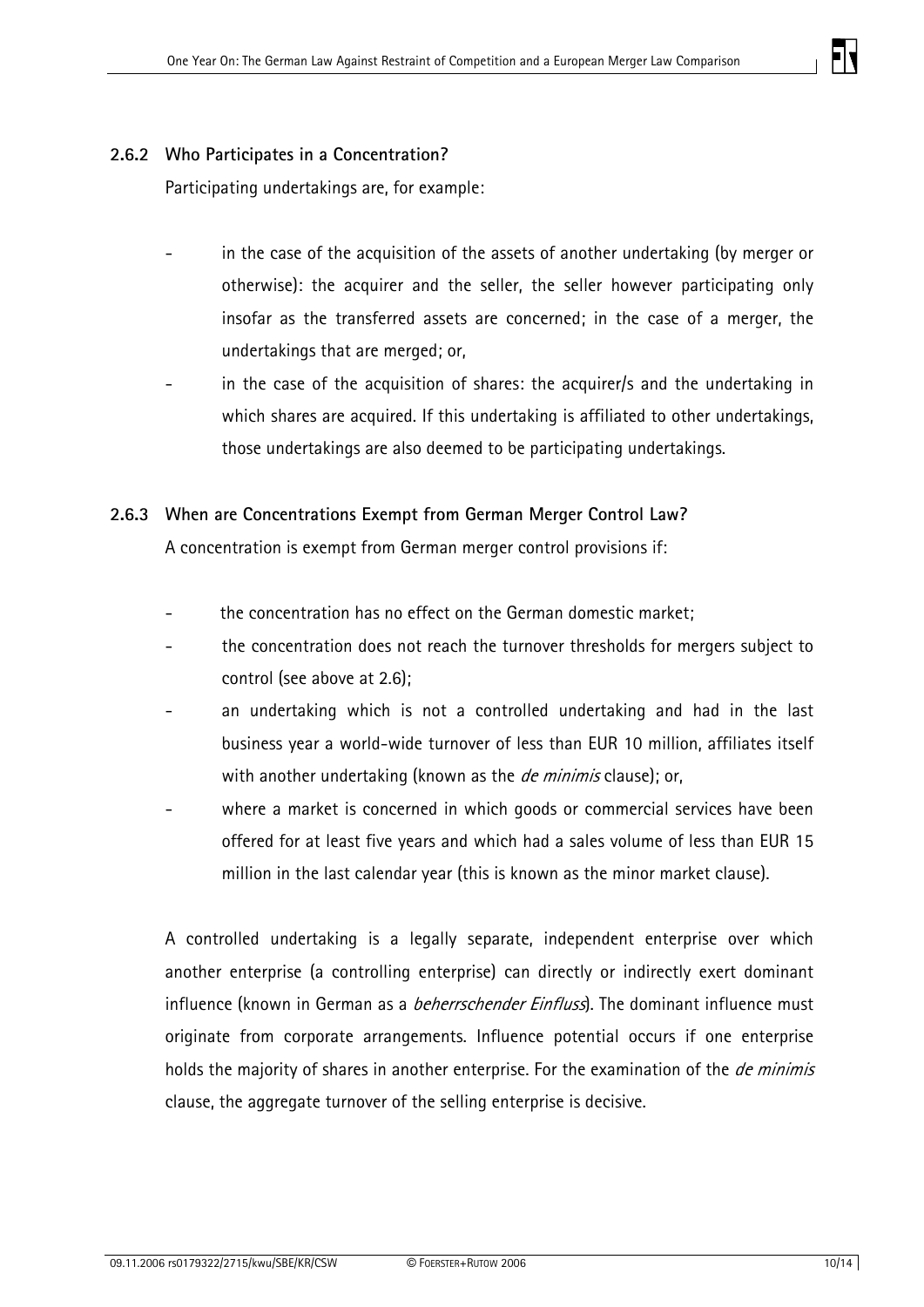### <span id="page-10-0"></span>**2.7 Agency and Other Vertical Agreements**

Vertical restraints of competition fall under Section 1 of the Act. As provided by the EU Block Exemption Regulation on Vertical Restraints of Competition, vertical restraints are in principle, exempt from the prohibition if the parties involved have a market share of no more than 30%. Furthermore, the vertical agreement must not contain so called "black clauses", covering for example the fixing of prices and any export / re-import prohibitions. Notwithstanding this, the Act now allows agreements on maximum retail prices to the detriment of the dealer as well as arrangements for most favoured customer treatment. Under the Act, restricting a supplier from competing is generally permitted, whereas restraining a dealer from competition is permitted only for the term of the respective vertical agreement, such term not to exceed five years.

#### **3. European Merger Control**

#### **3.1 Statutory Basis and Jurisdiction**

[European merger control law is codified in the Control Regulation \(EC\) 139/2004 of 20](http://europa.eu.int/eur-lex/pri/en/oj/dat/2004/l_024/l_02420040129en00010022.pdf) January 2004 on the Control of Concentrations Between Undertakings ("EC Merger Regulation"). The EC Merger Regulation gives the European Commission jurisdiction to investigate defined mergers.

# **3.2 Relation to German Merger Control Law**

Concentrations that do not come under the jurisdiction the EC Merger Regulation but which fulfil the requirements for notification and reporting according to the German Act remain under the excusive merger control jurisdiction of the German FCO.

# **3.3 What is a Concentration According to the EC Merger Regulation?**

Decisive for a concentration according to the EC Merger Regulation is the control of another undertaking. Here, control is the possibility to exert a dominant influence on the actions of this undertaking. According to the EC Merger Regulation, a concentration is deemed to arise where a lasting change of control results from either:

- the merger of two or more previously independent undertakings;
- the acquisition by one or more persons already controlling at least one undertaking, or the acquisition by one or more undertakings, whether by purchase of securities or assets, by contract or by other means, of direct or indirect control of the whole or of part of one or more undertakings; or,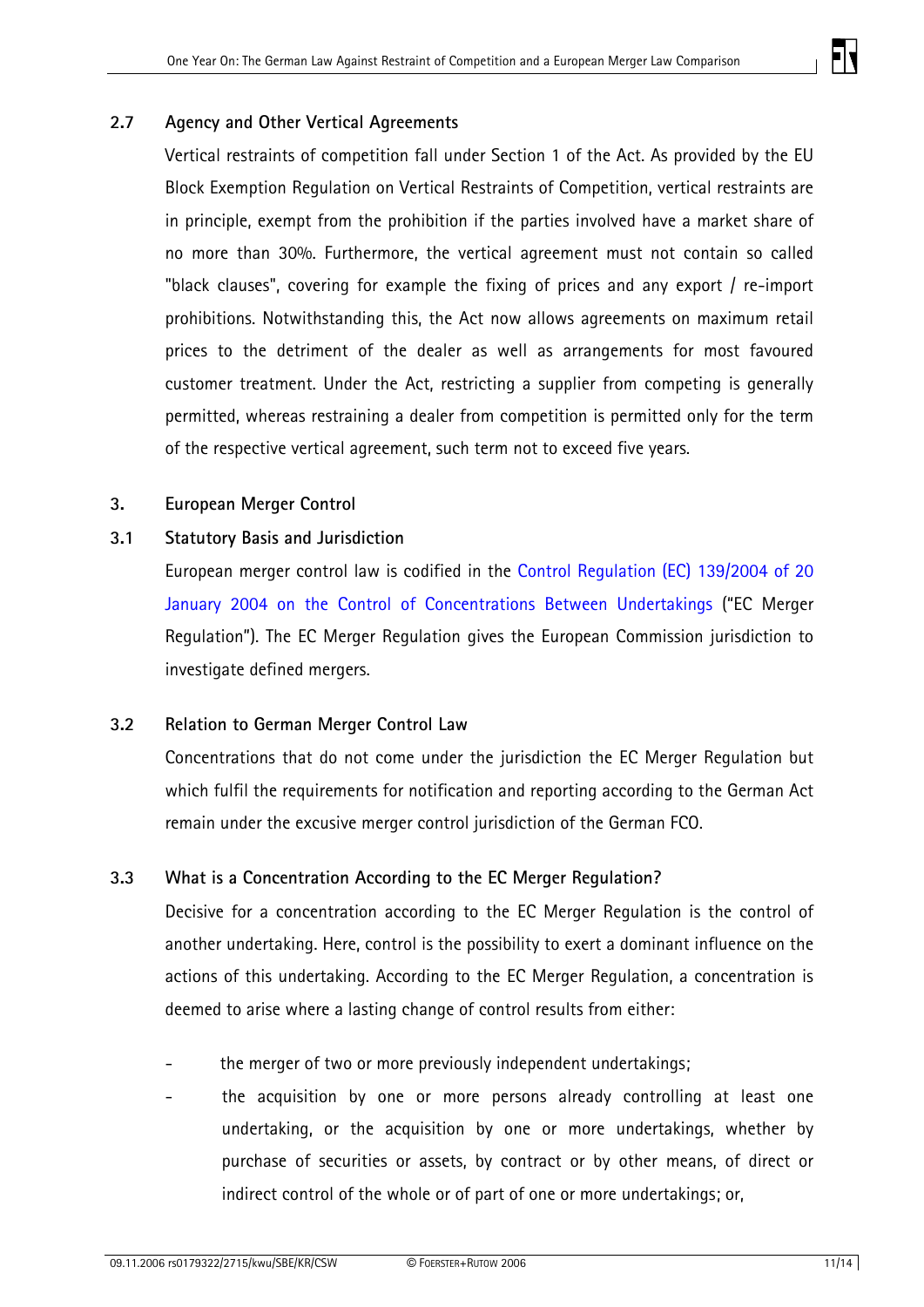<span id="page-11-0"></span>the creation of a joint venture which performs the function of an autonomous economic entity on a lasting basis. The enterprise performs all functions of other enterprises in the market, typically comprising research and development, production and sales, and also disposes of the necessary resources, personnel, assets and intellectual property rights (this is known as a "full function joint venture").

Minority shareholders are only deemed to create a concentration if the acquiring enterprise gains the possibility to exert a dominant influence on the undertaking. This depends on the circumstances of each individual case.

# **3.4 When is a Merger Subject to the EC Merger Regulation?**

All mergers with a so called "Community dimension" are subject to EC merger control. A merger has a Community dimension if the following turnover criteria are met:

- the combined aggregate world-wide turnover of all the undertakings participating is more than EUR 5 billion; and
- the aggregate Community-wide turnover of each of at least two of the undertakings concerned is more than EUR 250 million; (this is known as the de *minimis* threshold); and,
- not more than 2/3 of its Community-wide turnover is achieved within one and the same Member State. In all other cases, the merger is deemed to have national significance only. So called "pure foreign mergers" are also subject to European merger control if the aforesaid turnover thresholds are met.

In addition the following turnover thresholds are applied to avoid multiple notifications:

- the combined aggregate world-wide turnover of all the undertakings concerned is more than EUR 2.5 million (reduced world-wide turnover threshold); and
- the aggregate Community-wide turnover of at least two of the undertakings concerned is more than EUR 100 million (this is known as the *reduced de* minimis threshold); and
- not more than 2/3 of the Community-wide turnover of the undertakings concerned was achieved in one and the same Member State; and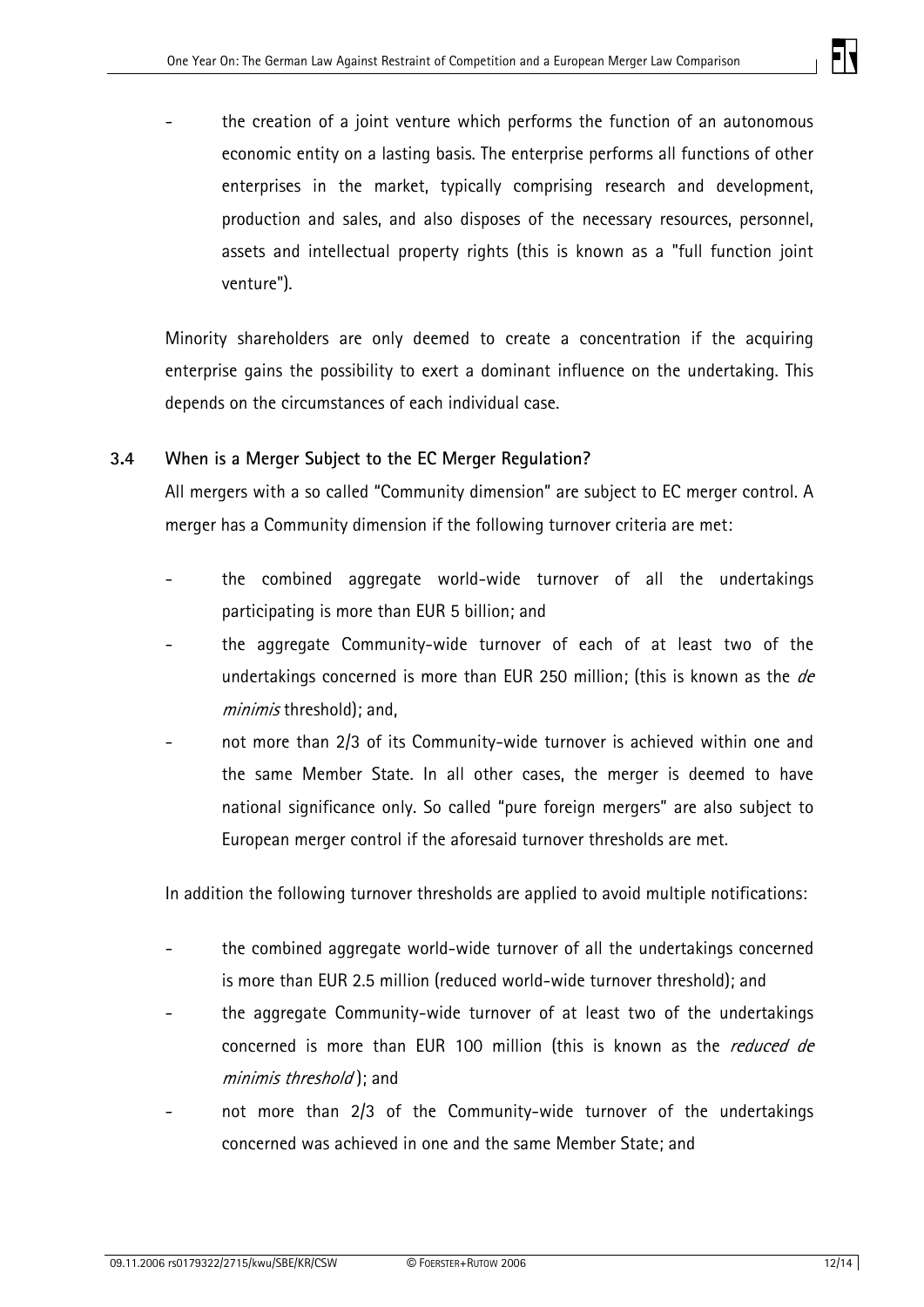- <span id="page-12-0"></span>the combined aggregate turnover in at least three Member States of all the undertakings concerned is more than EUR 100 million; and
- in each of the last three of these Member States, the aggregate turnover of each of at least two of the undertakings concerned is more than EUR 25 million.

# **3.5 When is a Merger not Subject to Merger Control?**

If the participating undertakings achieve more than 2/3 of their Community-wide turnover (not world-wide aggregate turnover) in one and the same Member State no jurisdiction is afforded to the EC Commission. This is also the case if the thresholds triggering a merger control are exceeded. In these instances, the relevant national merger control law is applied.

#### **3.6 When does the European Commission Ban a Concentration?**

Like the German Act, the European merger control looks to the decisive test of whether a dominant market position is created or strengthened to determine the presence of a concentration. This test takes place in four phases:

- First, the product and territorial market affected by the concentration must be defined as a substantial part of the European market;
- second, it must be determined whether the participating undertakings gain or strengthen the market power;
- if it is disputed, whether in addition, a significant obstacle to competition is to be examined;
- finally, the existence of market domination must be examined to determine whether there are any justifying reasons (e.g. if the conditions for Sanierungsfusion (restructuring) exist or if the concentration is necessary for technical and economic progress), if such is to be of benefit to the consumer.

# **3.7 Organisation of European Merger Control Procedure**

The three phases of the European merger control procedure are as follows:

- **Pre-Proceeding** talks can be held with the EC Commission on the merits of the concentration.
- **First Examination Phase**. Here the EC Commission normally decides within one month after receipt of the complete notification. This decision can either result